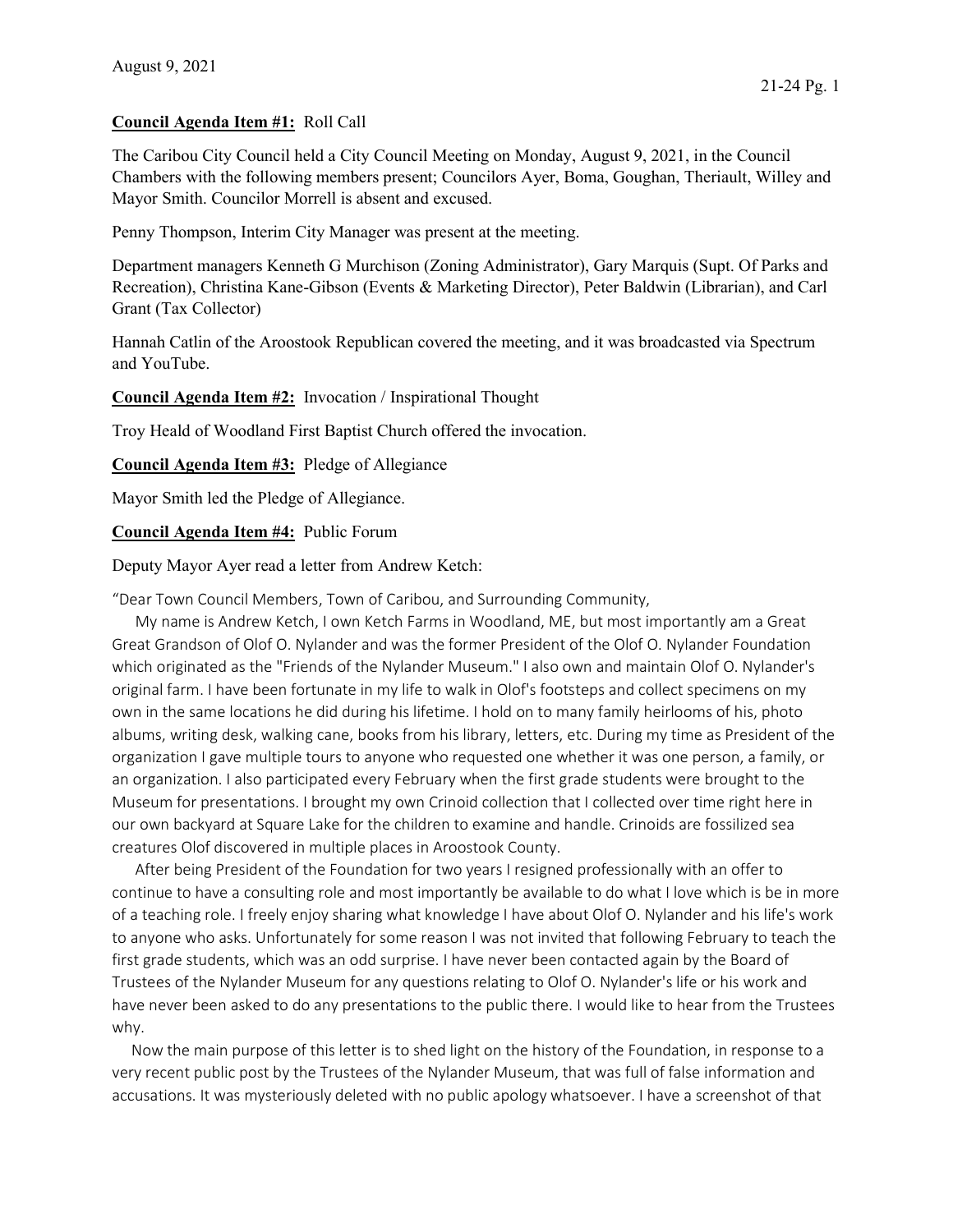post which I will forward on as well. It was a disgrace to me, my family, the current board of the Foundation and Olof O. Nylander's legacy. I would like to know if the Trustees voted as a board, and if they did, why would they agree to make a public post with false information and accusations of the Olof O. Nylander foundation using funds against donors wishes, the Foundation becoming a scholarship fund, and then use it as a recruitment to "gain back access to YOUR donations" as they put it. Did they call the Board fo the Foundation and ask if they restructured into a scholarship fund? No they never called. I simply called the board and got that answer. Did they see scholarships being offered in local schools and being awarded to students by the Foundation? No, there has never been a scholarship available in the history of the Foundation. So why, would the town appointed Trustees who are entrusted with the protection and preservation of my Great Great Grandfather Olof O. Nylander's work pull a stunt like this?

 So to be clear, the Olof O. Nylander Foundation is a 501c3 Non Profit and a complete separate entity from the Nylander Museum. I discovered it was a separate entity instantly as I became President of the Foundation and informed the Trustees of the Museum. I made it clear that the Trustees do not have direct access to the funds, proposals for funding need to be submitted, the board of the Foundation will then vote. Simple, basic, by the book operations. I had to remind the Trustees here and there that they couldn't start a fundraiser for the Foundation on their own and couldn't do things publicly under the name of the Foundation. For example, posting things on their Facebook speaking for the Foundation without the Foundations request. All operations of the Foundation needed to be voted on by the Board of the Foundation as they were a separate entity. Again, just simple, by the book procedures. The Friends of the Nylander was eventually changed to the Olof O. Nylander Foundation to eliminate confusion and show a separation, and most importantly to carry on Olof's legacy as does the Harold Alfond Foundation by using the persons name.

 After a few months of being President of the Foundation I was tipped by a Trustee that two other Trustees were headed to meet with Attorney Engals in Presque Isle to discuss the Foundation and to see if the Trustees had any control of the Olof O. Nylander Foundation. I was not previously told about this, wasn't recently questioned by the Trustees about the matter, completely blind sided. I dropped everything on the Farm, grabbed all my paperwork and was sitting in that Attorney's office before those Trustees arrived. I sat through a meeting listening to the Attorney tell them everything that I had explained to them. The Olof O. Nylander Foundation is a separate entity, the Trustees have no jurisdiction over it, etc.

 The Foundation was given an anonymous donation of \$10,000 with a challenge to match these funds. Let me be clear here. The Olof O. Nylander Foundation was given this donation. Not the Nylander Museum, as that would have been a donation to the Town of Caribou and the town would be overseeing these funds. The donor came forth during this recent public social media attack by the Trustees. My good friend Debbie Nichols is the donor. I will not speak for her, but I will say she is willing to speak to anyone here today about this matter. I would like to know from the current Trustees why Debbie who was a Trustee for I would guess 25 years or more, who they all knew was the \$10,000 donor at the time of the donation, did not have her seat saved as Trustee when she couldn't make it due to medical reasons to apply for the position which I believe has to be done yearly? Practically my whole life she has been a part of that museum.

 On to the most important thing, the funds. All donors funds at my time as President, and a simple phone call to the Treasurer Debbie Tardy, confirmed that they are all accounted for. The donations are itemized by name, amount, donors contact information, donors wishes. For example, donation towards new display cabinets. I would like to know the same for the money thats placed in the donation box at the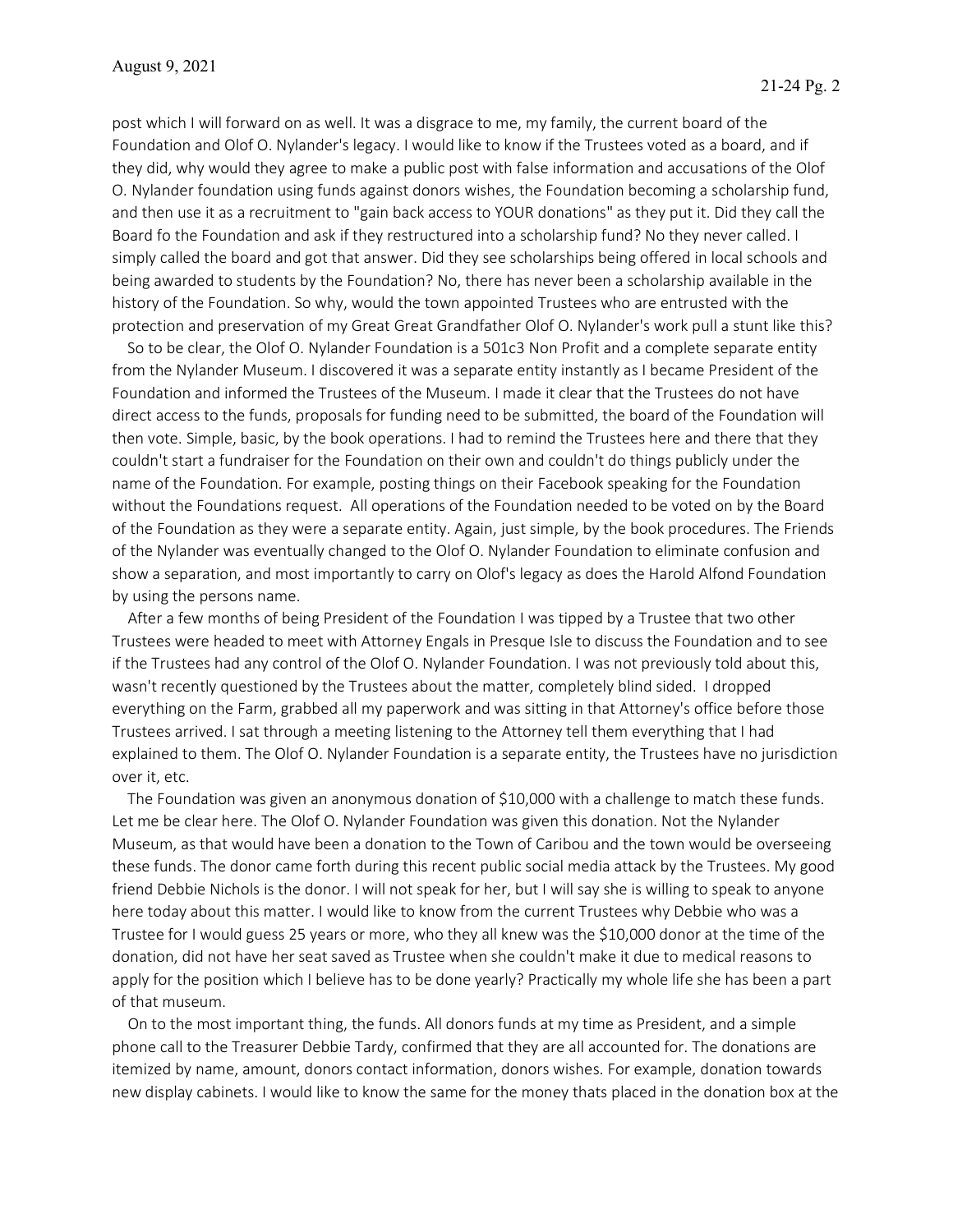Museum. Do the Trustees have records of all donations they receive, and what they spent the money on? Those are donations to a Town owned entity correct? So the Town needs this information for their books I assume.

 In the first 2-3 months of being President of the Foundation we matched our fund challenge and surpassed it. We were ready as a Board to fund a TV/sound system for the Museum(which oddly took 9 months for the Trustees to agree on one), we then were going to have shelves built to raise the taxidermy exhibits up off the floor to make room for the next step of having display cabinets built. The Foundation is still waiting to do these same projects. I ask all donors to put the heat on the Town officials to get their Museum in order so your wishes can be granted. I am one of those donors, as is many family members memorial funds which all have specific projects to go towards.

 During my time as President there was practically no cooperation from the Trustees. From what I can tell, it was because of wanting control of the funds and not accepting the separation of entities. We were constantly asked by a few trustees how much money the foundation had instead of sending proposals for funding. The locks were randomly changed which took a key away from all of us and a Trustee emailed the Board to tell us a Trustee will have to unlock the Museum to let us in for a meeting, stay the duration of the meeting, then lock up after. We chose to meet elsewhere. Taking that key away from me took away my ability to freely give tours to the public. I would open up the museum special hours for individuals to get a tour. I have a great relationship with USDA and gave a full tour to their entire NRCS office prior to the locks being changed. I would like to know what the advantage was to pushing the Foundation out that financially supports the growth of the Museum, and quite frankly why family was pushed out. My cousin Nelson Ketch has stepped down as well. The town of Caribou has lost the two descendants of Olof O. Nylander that their whole lives have taken interest in his work. While I was still President, all these interactions finally pushed the Foundations events coordinator to resign. It was very unfortunate because the Foundation was making a big presence in the community. She had one of the best exhibits for the kids every Thursday on Sweden. The Foundation was at Bike Maine, the Foundation held a xmas event, and had many more plans. All of which have gone on the back burner until something changes at the Museum.

 All I ask, is for the Town Officials, the Town of Caribou, and the surrounding community to put the heat on this Museum. This is as a gem Caribou has with a very high caliber collection of specimens. These aren't just rocks and shells as some will say. His discoveries changed Maines entire Geological Theory at that time. Does anyone know he discovered a fossilized starfish in New Sweden? It was named after him and is one of his many specimens at the Smithsonian Museum. Most of these things can be found around us. So in closing, can someone please bring professionalism and respect to this Museum? Feel free to contact me with anyone questions you have. Thank you for your time, I apologize that we have to waste it on such petty things. Oh and yes, the gold nugget was stolen from the Museum. My family has known that for years.

Andrew Ketch Owner Ketch Farms" Council Agenda Item #5: Minutes –

a. City Council Regular Meeting July 26, 2021

Motion made by Councilor Theriault, seconded by Councilor Willey to accept the council minutes from July 26, 2021 as presented.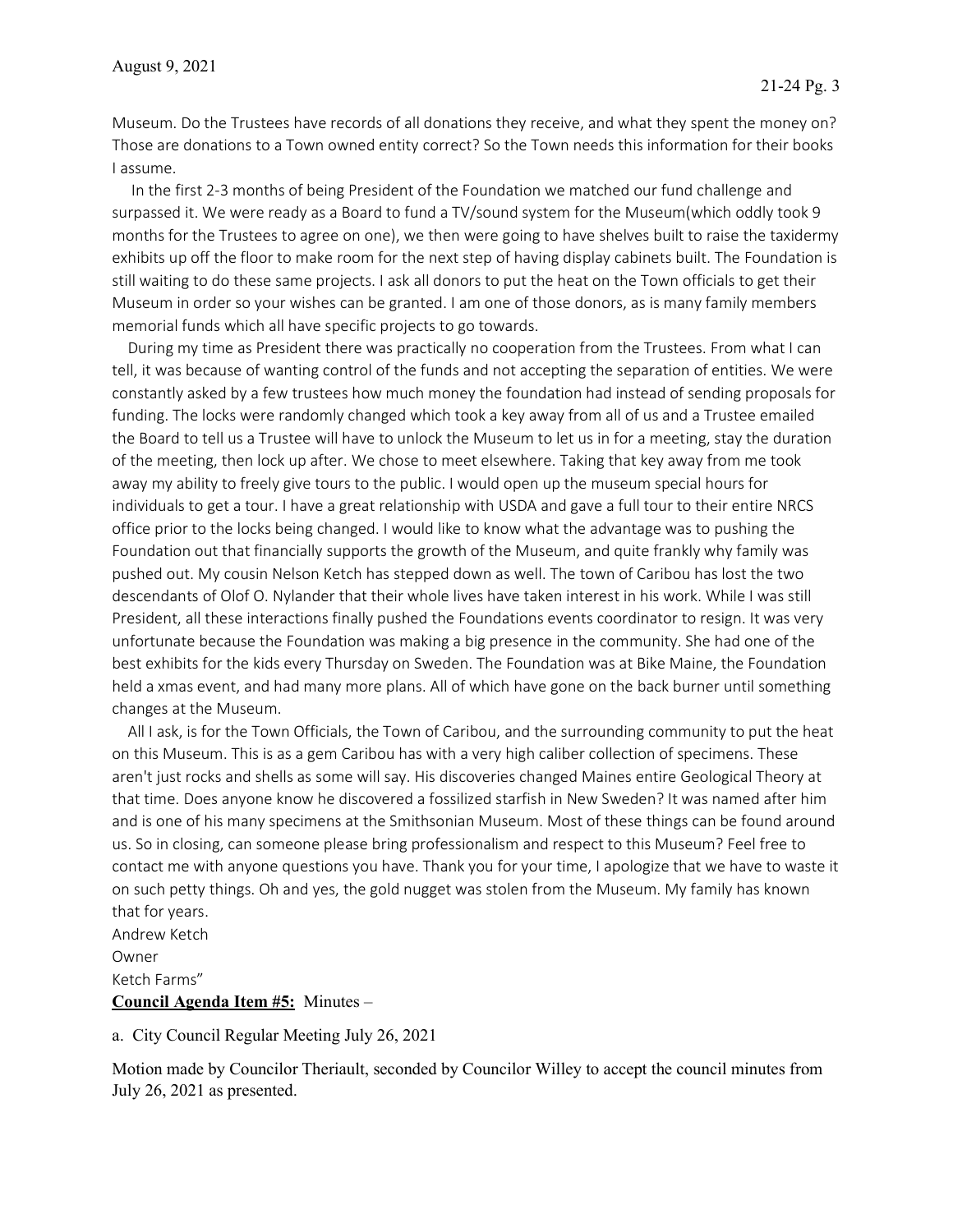Roll Call Vote: T. Ayer - Yes, C. Boma - Yes, R.M. Goughan – Yes, J. Theriault - Yes, L. Willey - Yes, J. Smith - Yes (So voted)

Council Agenda Item #6: Bid Openings, Awards, and Appointments

a. National Health Center Week 2021 Proclamation

Mayor Smith read the National Health Center Week, 2021 Proclamation.

Motion made by Councilor Willey, seconded by Councilor Boma to accept the National Health Center Week. 2021 Proclamation as presented.

Roll Call Vote: T. Ayer - Yes, C. Boma - Yes, R.M. Goughan – Yes, J. Theriault - Yes, L. Willey - Yes, J. Smith - Yes (So voted)

Council Agenda Item #7: Public Hearings and Possible Action Items

There were no public hearings scheduled.

Council Agenda Item #8: Reports by Staff and Committees

a. 2020 audit report by Gisele MacDonald of Felch & Company

Gisele MacDonald from Felch & Company gave a brief description of the 2020 Audit Report and highlighted some key points. It was a clean audit. The city is in good standing.

b. Trail groomer replacement

Gary Marquis explained that he is receiving a grant from the USDA in the amount of \$95,000 to go towards a new piece of grooming equipment. The Caribou Snowmobile Club will also be donating \$30,000 to the purchase. He explained that the current trade in value on his machine would be \$75,000, and at the end of the month there would be \$52,000 in the TIF district groomer reserve (G5-474-00)

Motion made by Deputy Mayor Ayer, seconded by Councilor Boma to authorize the purchase of the new Trail Groomer using the TIF district groomer reserve (G5-474-00).

Roll Call Vote: T. Ayer - Yes, C. Boma - Yes, R.M. Goughan – Yes, J. Theriault - Yes, L. Willey - Yes, J. Smith - Yes (So voted)

c. Manager's Report

Interim City Manager Thompson reviewed the City Manager's report dated August 5, 2021

Council Agenda Item #9: New Business, Ordinances and Resolutions

a. MaineDOT land on Evergreen Parkway

Gary Gagnon explained that he is working with DOT on purchasing land on Evergreen Parkway. He explained that he would like to have the road discontinued from the City and that he would take over responsibility of that area.

It was suggested by council that once he has obtained both sides of the road to come back for further discussion.

b. First Read: Memo and draft of proposed Chapter 20 (Riverfront)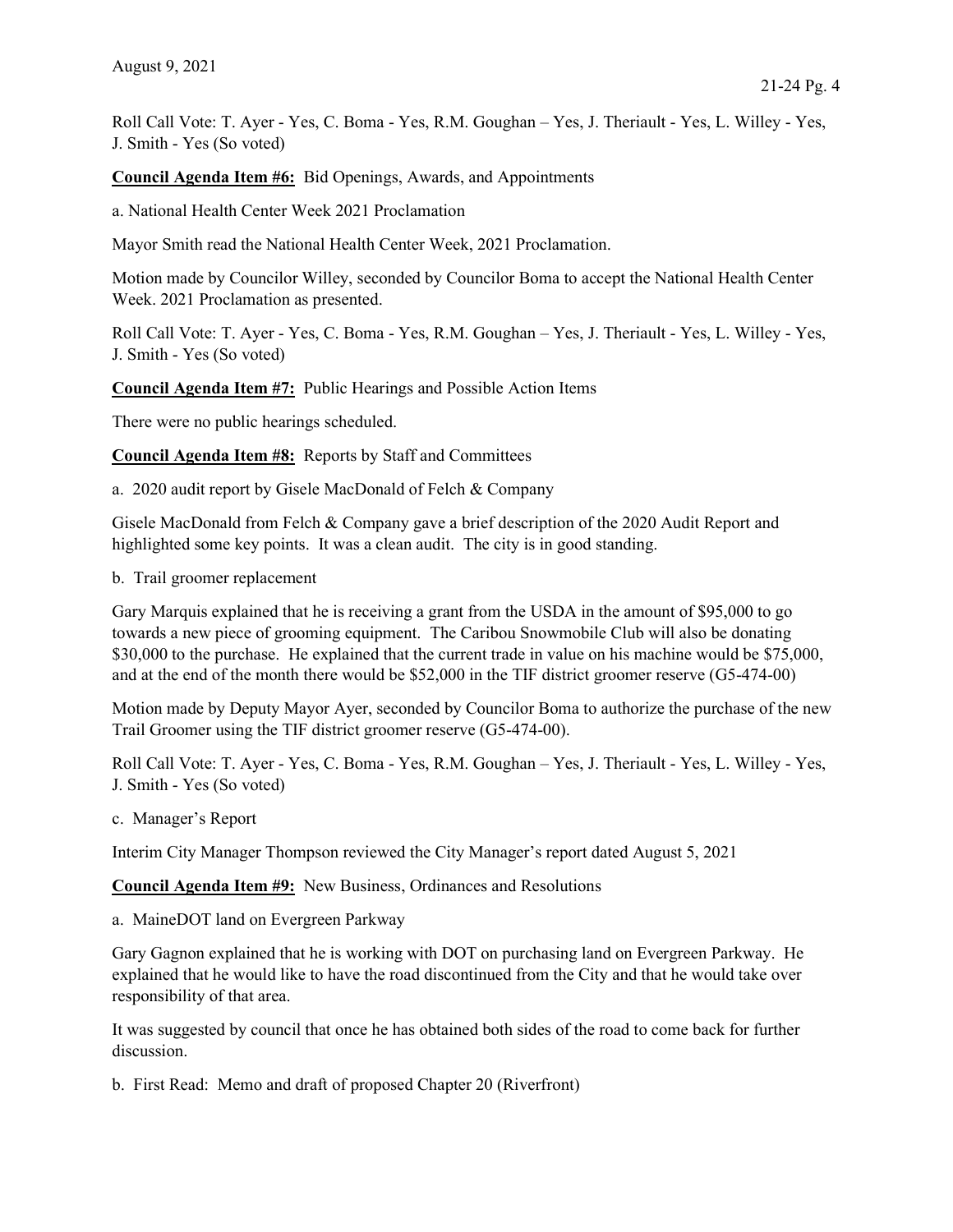Council was provided with a draft of proposed Chapter 20 (Riverfront). This is planned to be introduced at the August 23, 2021, as an ordinance.

## Council Agenda Item # 10: Old Business

a. Ordinance No. 13, 2021 Series, Charter Amendment, Filling Council Vacancies

b. Ordinance No. 14, 2021 Series, Charter Amendment, Employee Political Activities

Deputy Mayor Ayer explained that the Charter Committee met before the meeting and as of right now there are either 6 or 7 on the ballot. He suggested that the other ordinance changes should be brought forward in June.

Motion made by Deputy Mayor Ayer, seconded by Councilor Boma to table the discussion for Ordinance 13 & 14 2021 Series until the next meeting.

Roll Call Vote: T. Ayer - Yes, C. Boma - Yes, R.M. Goughan – Yes, J. Theriault - Yes, L. Willey - Yes, J. Smith - Yes (So voted)

c. Tax-acquired property #23 from bid list (tabled from last meeting)

Interim Manager explained that property #23 was for 16 Sincock Street.

Deputy Mayor Ayer explained that he would like to know the intent of the bidder before deciding what to do.

Motion made by Deputy Mayor Ayer, seconded by Councilor Theriault to table the discussion regarding Tax-acquired property #23 until more information is gathered.

Roll Call Vote: T. Ayer - Yes, C. Boma - Yes, R.M. Goughan – Yes, J. Theriault - Yes, L. Willey - Yes, J. Smith - Yes (So voted)

d. Abatement of taxes: 142 Lower Lyndon Street, 30 North Street

Motion made by Councilor Theriault, seconded by Councilor Willey to abate the taxes and fees associated with 142 Lower Lyndon Street upon receipt of the receipt of the awarded \$10,000 bid for the property.

Roll Call Vote: T. Ayer - No, C. Boma - Yes, R.M. Goughan – Yes, J. Theriault - Yes, L. Willey - Yes, J. Smith - Yes (So voted)

Motion made by Councilor Theriault, seconded by Councilor Boma to abate the taxes at 30 North Street.

Roll Call Vote: T. Ayer - Yes, C. Boma - Yes, R.M. Goughan – Yes, J. Theriault - Yes, L. Willey - Yes, J. Smith - Yes (So voted)

Council Agenda Item #11: Reports and Discussion by Mayor and Council Members

Deputy Mayor Ayer stated that he has a couple questions, after the board of trustees came in, he has a couple questions. The vista worker was always portrayed as a grant and at no point did, he know they were an employee of the City and that the City paid half of the Vista worker. He stated that he went to visit the Nylander Museum and he noticed that the facilities were not as clean as he was led to believe. He would like to see a discussion regarding the Nylander on the next council agenda.

Councilor Boma stated that as far as the safety building, they are waiting for an update from Artifex.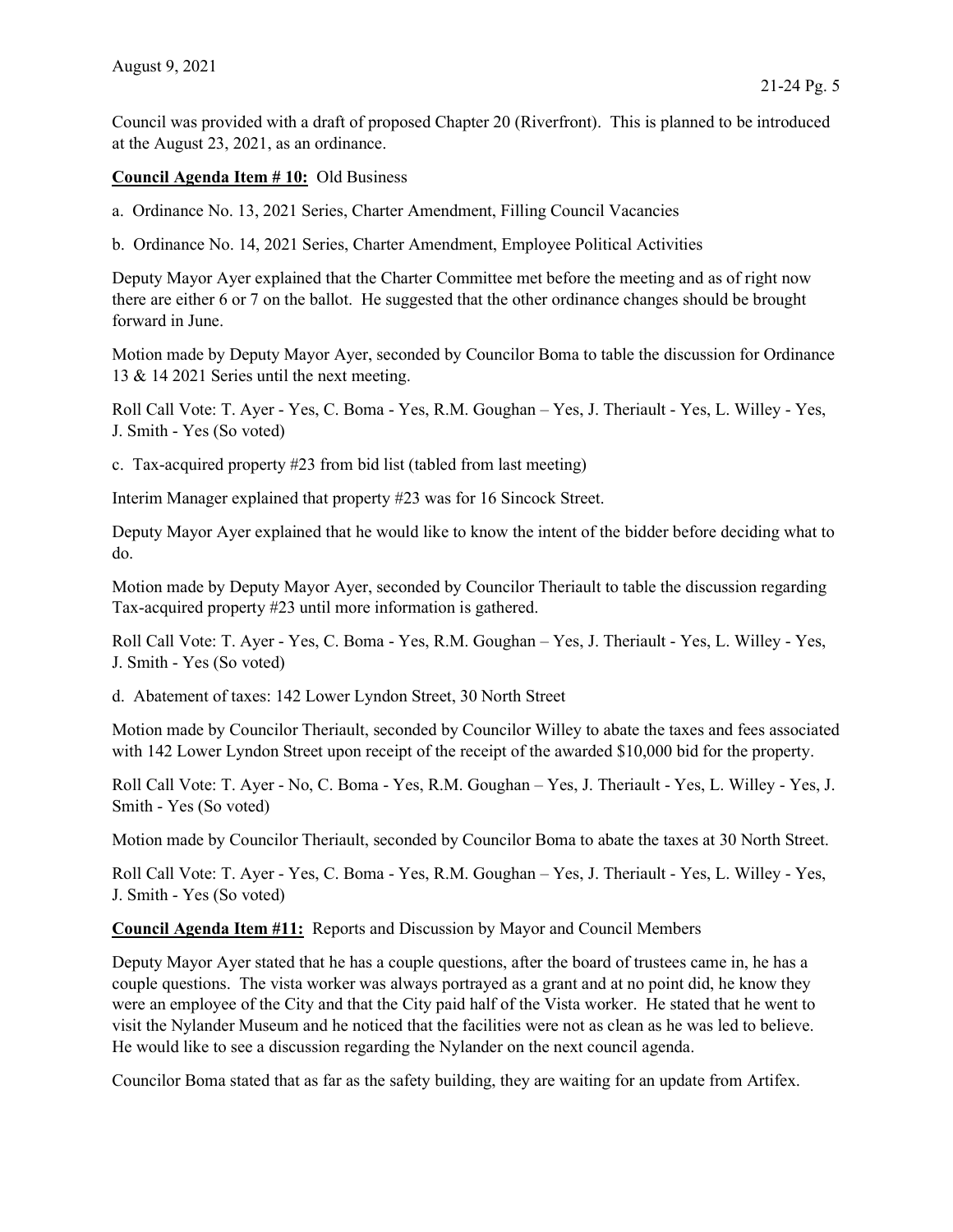Councilor Theriault stated that she has received a phone call regarding speeding vehicles on York Street. She explained that there have been many issues on York Street over the last few weeks. They explained to her that the sign coming in from Main Street is rusted and there are bushes hiding the sign. At one point there was a sign to reroute some of the big trucks to Sincock street and that is laying down. The resident is requesting to have one of the signs that shows what speed the driver is doing.

Councilor Willey stated that she has attended a committee meeting for the charter, and it has already been discussed earlier in the meeting.

Mayor Smith stated that he is going to address the Ambulance Committee. He has had three responses from Council about wanting to be on the committee. Councilor Morrell will be the chair, Councilors Willey and Goughan will be on the committee. There is a scope of work of what is being looked at and what is going to be handled by the committee.

Council Agenda Item #12: Executive Session(s) (May be called to discuss matters identified under MRSA, Title 1, §405.6)

a. Real Estate and Economic Development under §405.6.C

Motion made by Deputy Mayor Ayer, seconded by Councilor Willey to discuss Real Estate and Economic Development under §405.6.C

Council exited executive session at 7:40 p.m.

Motion made by Deputy Mayor Ayer, seconded by Councilor Willey to direct the Interim City Manager, after determining how many properties in the downtown TIF district currently have a current assessed value less than the original assessed value, to seek and estimate of the cost to engage in legal services to amend the Tax Increment Financing District so that the Credit Enhancement Agreement with Gagnon's Rental Properties for 14 Access Highway will conform to DECD standards and inform Council of status at next meeting.

Roll Call Vote: T. Ayer - Yes, C. Boma - Yes, R.M. Goughan – Yes, J. Theriault - Yes, L. Willey - Yes, J. Smith - Yes (So voted)

Motion made by Deputy Mayor Ayer, seconded by Councilor Theriault to enter executive session at 7:43 p.m. to discuss Real Estate and Economic Development matters under MRSA Title 1 §405.6.C.

Roll Call Vote: T. Ayer - Yes, C. Boma - Yes, R.M. Goughan – Yes, J. Theriault - Yes, L. Willey - Yes, J. Smith - Yes (So voted)

Council exited executive session at 7:48 p.m.

Motion made by Deputy Mayor Ayer, seconded by Councilor Willey to direct Interim City Manager to sign the Memorandum of Agreement prepared by Attorney Richard Solman between the City of Caribou, the Caribou Economic Growth Council (CEGC) and the Business Investment Group (BIG) to loan \$159,000 to the CEGC from Revolving Loan Fund #10 at the interest rate of 1/2 % interest for a term of one year for the purposes stated in the agreement and will then donate \$159,000 from ARPA funds to BIG for the purpose of repayment of the loan from CEGC as stated in the agreement. The \$159,000 in funds will be used by the Business Investment Group (BIG) to enter into an agreement for an engineering study to facilitate and in connection with instillation of dark fiber throughout the City of Caribou.